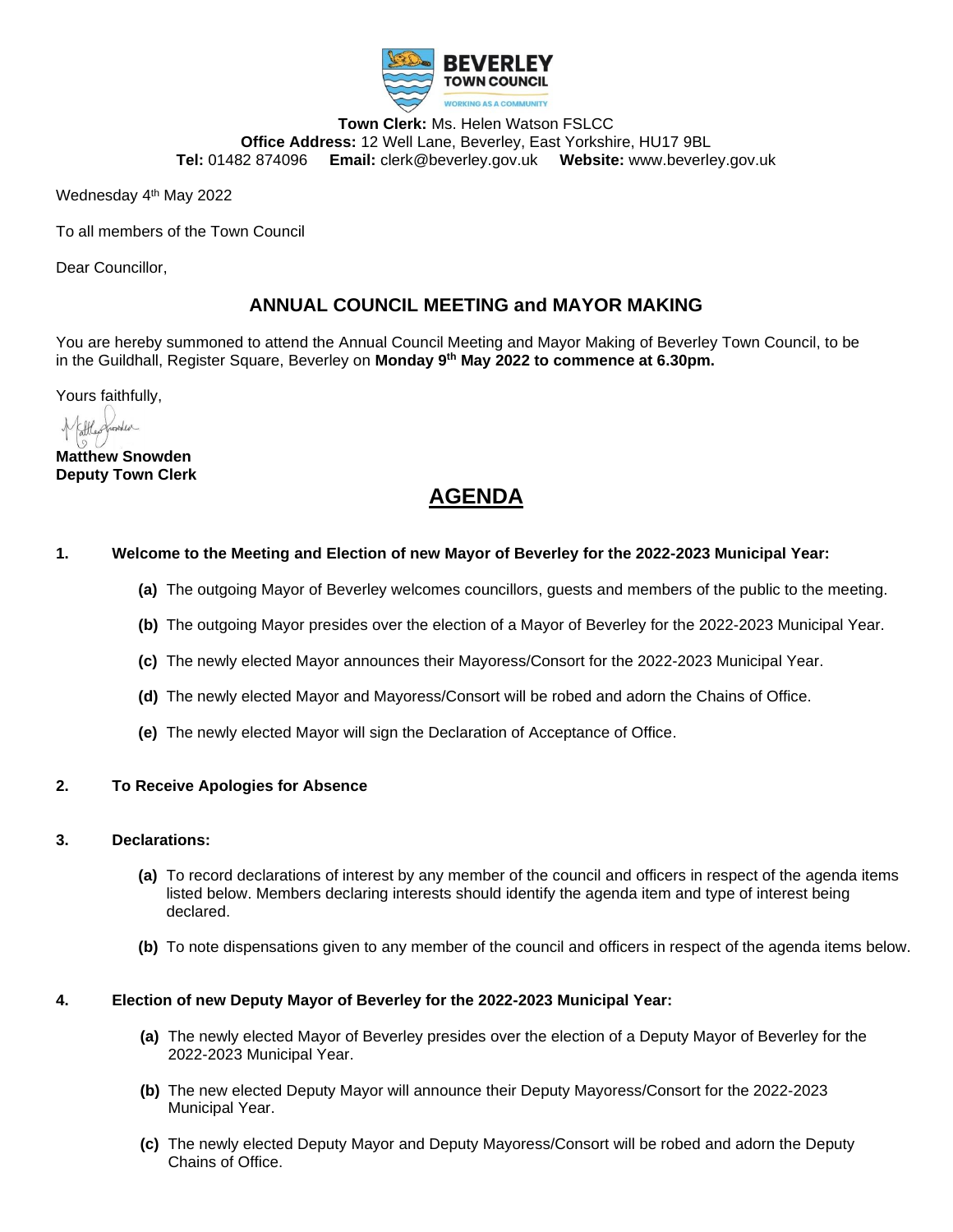#### **5. Addresses**

- **(a) Outgoing Mayor:** To receive a short address from the outgoing Mayor of Beverley, including announcement of total funds raised for their specified good causes during the 2021-2022 Municipal Year.
- **(b) Newly Elected Mayor:** To receive a short address from the newly elected Mayor of Beverley, including announcement of the good causes for which they will raise funds during the 2022-2023 Municipal Year.

#### **6. To elect members, chairs and vice-chairs to the following committees** (see attached):

#### **(a) Policy and Finance Committee**

- **i.** 8 members
- **ii.** 2 substitutes
- **iii.** Chair
- **iv.** Vice-chair

#### **(c) Personnel Committee**

- **i.** 4 members
- **ii.** Chair
- **iii.** Vice-chair

#### **(e) Beverley Christmas Lights Committee**

- **i.** 4 members
- **ii.** Chair
- **iii.** Vice-Chair

#### **(b) Planning, Property and Services Committee**

- **i.** 8 members
- **ii.** 2 substitutes
- **iii.** Chair
- **iv.** Vice-chair

#### **(d) Grants Committee**

- **i.** 8 members 2 from each ward:
	- St Mary's East
	- St Mary's West
	- Minster North
	- Minster South
- **ii.** Chair
- **iii.** Vice-chair

#### **7. External Groups**

To select Councillors to represent the Town Council to the following groups and bodies (Acting Town Clerk to report and explain changes):

- **(a)** East Riding and North Lincolnshire Local Councils Association ERNLLCA (2 representatives)
- **(b)** Parish Planning Liaison Meetings (1 representative)
- **(c)** Beverley Chamber of Trade (2 representatives)
- **(d)** Beverley War Memorial Hall (1 representative)
- **(e)** Flood Liaison (1 representative)
- **(f)** ERVAS Youth Development Project (2 representatives)
- **(g)** Parish Transport Champion (1 representative)

#### **8. Meeting Calendar for 2022-2023**

To approve a calendar of meetings for the 2022-2023 Municipal Year in accordance with Standing Orders – this calendar will be technically provisional, with meetings not legally obligated to take place until the official summons are published and circulated (see attached).

#### **9. Internal Auditor**

To reconfirm Internal Audit Yorkshire as Beverley Town Council's Internal Auditor for 2021-2022 (this will be the second year of their previously resolved three-year contract).

#### *The formal meeting concludes.*

*Councillors and guests are invited to adjourn to the Mayors Parlour for light refreshments.*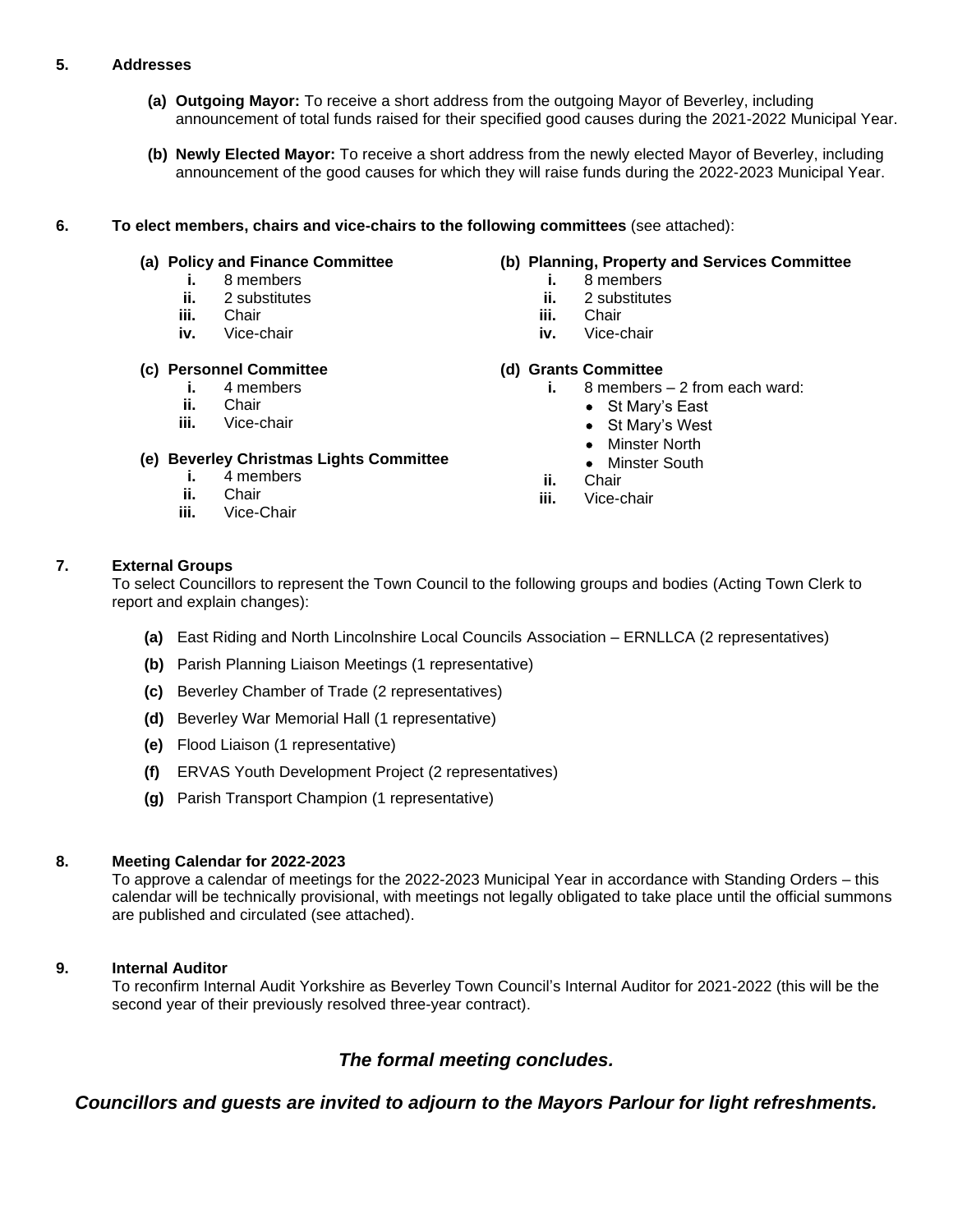| <b>COMMITTEE</b>          | <b>POSITION</b>                  | <b>COUNCILLOR</b>     |
|---------------------------|----------------------------------|-----------------------|
|                           |                                  |                       |
| <b>Full Council</b>       | <b>Chair / Mayor</b>             | Linda Johnson         |
| 14 Members                | <b>Vice-chair / Deputy Mayor</b> | <b>Tom Astell</b>     |
| Quorum 5                  | <b>Member</b>                    | <b>Peter Astell</b>   |
|                           | <b>Member</b>                    | <b>David Boynton</b>  |
|                           | <b>Member</b>                    | lan Gow               |
|                           | <b>Member</b>                    | <b>Alison Healy</b>   |
|                           | <b>Member</b>                    | <b>Denis Healy</b>    |
|                           | <b>Member</b>                    | <b>Chloe Hopkins</b>  |
|                           | <b>Member</b>                    | <b>David Horsley</b>  |
|                           | <b>Member</b>                    | <b>Duncan Jack</b>    |
|                           | <b>Member</b>                    | <b>Graham Johnson</b> |
|                           | <b>Member</b>                    | <b>David Tucker</b>   |
|                           | <b>Member</b>                    | <b>Clare Wildey</b>   |
|                           | <b>Member</b>                    | <b>Ann Willis</b>     |
|                           |                                  |                       |
| <b>Policy and Finance</b> | <b>Chair</b>                     | Linda Johnson         |
| <b>8 Members</b>          | <b>Vice-chair</b>                | <b>Duncan Jack</b>    |
| <b>Quorum 4</b>           | <b>Member</b>                    | <b>Tom Astell</b>     |
|                           | <b>Member</b>                    | <b>Peter Astell</b>   |
|                           | <b>Member</b>                    | <b>Denis Healy</b>    |
|                           | <b>Member</b>                    | <b>David Horsley</b>  |
|                           | <b>Member</b>                    | <b>Chloe Hopkins</b>  |
|                           | <b>Member</b>                    | <b>Ann Willis</b>     |
|                           | <b>Substitute</b>                | <b>David Tucker</b>   |
|                           | <b>Substitute</b>                | <b>Clare Wildey</b>   |

| <b>Planning Environment &amp; Services</b> | <b>Chair</b>      | <b>Peter Astell</b>   |
|--------------------------------------------|-------------------|-----------------------|
| <b>8 Members</b>                           | <b>Vice-chair</b> | <b>David Tucker</b>   |
| Quorum 4                                   | <b>Member</b>     | <b>Alison Healy</b>   |
|                                            | <b>Member</b>     | David Horsley         |
|                                            | <b>Member</b>     | <b>Graham Johnson</b> |
|                                            | <b>Member</b>     | lan Gow               |
|                                            | <b>Member</b>     | <b>Clare Wildey</b>   |
|                                            | <b>Member</b>     | Ann Willis            |
|                                            | Substitute        | <b>Chloe Hopkins</b>  |
|                                            | <b>Substitute</b> | <b>Linda Johnson</b>  |

| <b>Personnel</b> | <b>Chair</b>      | Denis Healy         |
|------------------|-------------------|---------------------|
| 4 Members        | <b>Vice-chair</b> | <b>IDuncan Jack</b> |
| Quorum 3         | <b>Member</b>     | <b>Peter Astell</b> |
|                  | /Member           | ∣Linda Johnson      |

| <b>Grants</b>           | <b>Chair / St Mary's East</b>      | David Horsley        |
|-------------------------|------------------------------------|----------------------|
| 8 members - 2 per wards | <b>Vice-chair / St Mary's West</b> | David Tucker         |
| Quorum 4                | <b>Minster North</b>               | <b>Peter Astell</b>  |
|                         | <b>Minster North</b>               | <b>Ilan Gow</b>      |
|                         | <b>St Mary's West</b>              | Denis Healy          |
|                         | <b>Minster South</b>               | <b>Chloe Hopkins</b> |
|                         | <b>St Mary's East</b>              | Linda Johnson        |
|                         | Minster South                      | Ann Willis           |

| <b>Christmas Lights</b> | <b>Chair</b>                    | Ann Willis           |
|-------------------------|---------------------------------|----------------------|
| 5 Members               | <b>Vice-chair</b>               | Duncan Jack          |
| Quorum 3                | Member                          | <b>Tom Astell</b>    |
|                         | Member                          | <b>Chloe Hopkins</b> |
|                         | Member                          | David Horsley        |
|                         | <b>Member (Public Cooption)</b> | <b>Pru Blake</b>     |
|                         | Member (Public Cooption)        | Joy Jack             |
|                         | <b>Member (ERYC Lighting)</b>   | David Reaney         |

**STRATEGIC PARTNERS (previously agreed by Full Council and not for revision)**

**POSITION COUNCILLOR**

| <b>Beverley Barge Preservation Society</b> | <b>Ambassador</b> | <b>Graham Johnson</b>                |
|--------------------------------------------|-------------------|--------------------------------------|
| <b>Beverley in Bloom</b>                   | <b>Ambassador</b> | <b>Peter Astell</b>                  |
| <b>Beverley Rugby Union Football Club</b>  | <b>Ambassador</b> | Ian Gow / David Boynton / Tom Astell |
| <b>Cherry Tree Community Centre</b>        | <b>Ambassador</b> | <b>Clare Wildey</b>                  |
| Stage4Beverley                             | <b>Ambassador</b> | David Tucker                         |
| <b>Two Churches, One Town</b>              | <b>Ambassador</b> | David Horsley                        |
| <b>Beverley Puppet Festival</b>            | <b>Ambassador</b> | Linda Johnson                        |
| <b>Vacancy</b>                             | <b>Ambassador</b> | <b>Vacancy</b>                       |

**Grievance & Disciplinary Appointed if and when required - membership dictated by the situation.**

| <b>EXTERNAL BODIES</b>                        | <b>POSITION</b>                                | <b>COUNCILLOR</b>    |
|-----------------------------------------------|------------------------------------------------|----------------------|
|                                               |                                                |                      |
| <b>ERNLLCA (East Riding &amp; North Lincs</b> | <b>Representative</b>                          | <b>Peter Astell</b>  |
| <b>Local Councils Association)</b>            | Representative                                 | <b>Duncan Jack</b>   |
| <b>Parish Planning Liaison Meetings</b>       | <b>Representative</b>                          | <b>Peter Astell</b>  |
| <b>Chamber of Trade</b>                       | <b>Representative</b>                          | <b>Peter Astell</b>  |
|                                               | <b>Representative</b>                          | <b>Denis Healy</b>   |
| <b>Memorial Hall</b>                          |                                                | <b>Tom Astell</b>    |
|                                               | <b>Representative</b><br><b>Representative</b> | <b>Peter Astell</b>  |
|                                               |                                                |                      |
| <b>Flood Liaison</b>                          | <b>Representative</b>                          | <b>Peter Astell</b>  |
| <b>ERVAS Youth Development Project</b>        | Representative                                 | <b>Chloe Hopkins</b> |
|                                               | <b>Representative</b>                          | <b>Tom Astell</b>    |
| <b>Parish Transport Champion</b>              | <b>Representative</b>                          | <b>Peter Astell</b>  |

## **Beverley Town Council Committees, Working Groups and External Represenations 2021-2022**

**Items 6 & 7**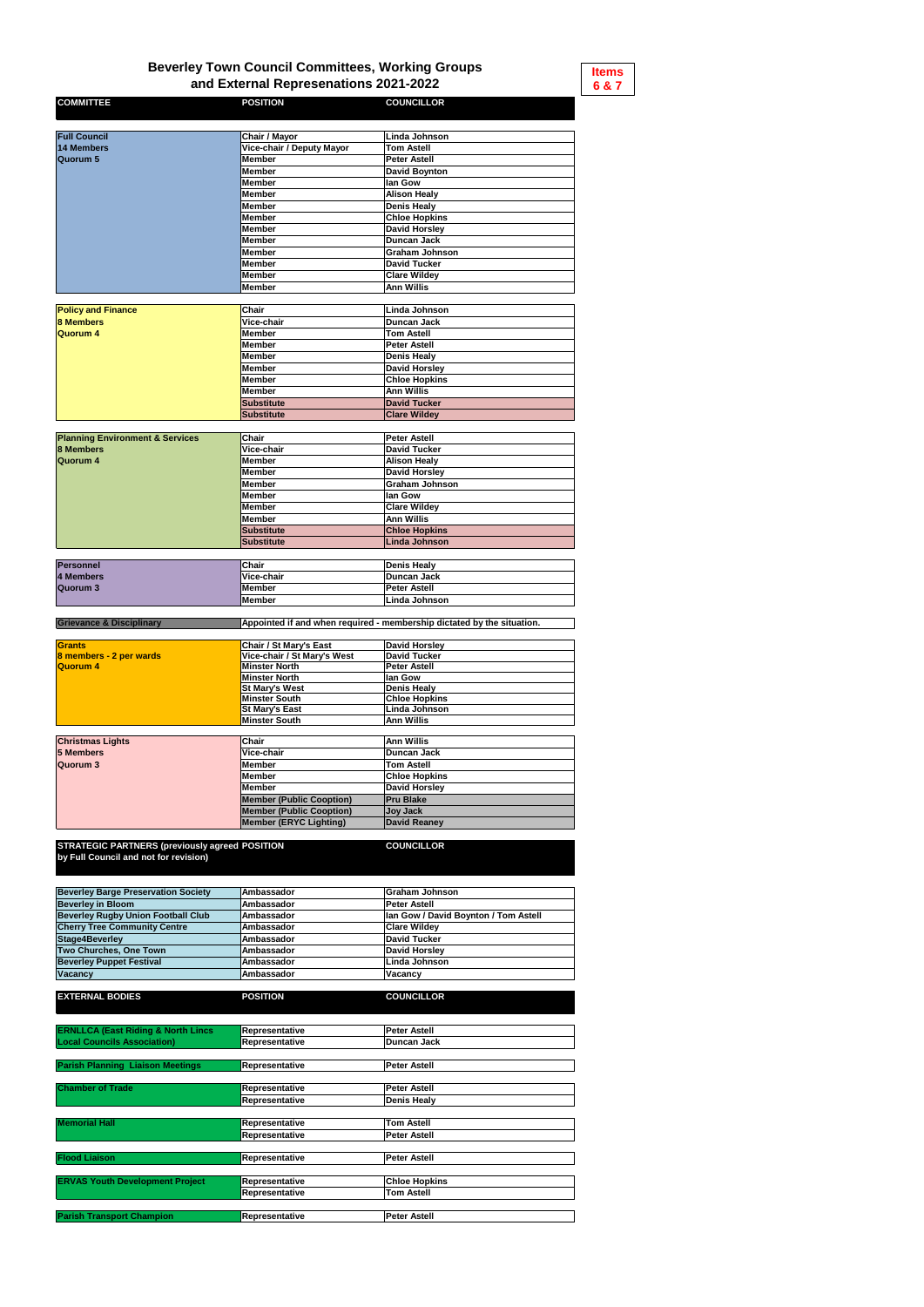| <b>COMMITTEE</b>          | <b>POSITION</b>                  | <b>COUNCILLOR</b> |
|---------------------------|----------------------------------|-------------------|
|                           |                                  |                   |
| <b>Full Council</b>       | Chair / Mayor                    |                   |
| 14 Members                | <b>Vice-chair / Deputy Mayor</b> |                   |
| Quorum 5                  | <b>Member</b>                    |                   |
|                           | <b>Member</b>                    |                   |
|                           | <b>Member</b>                    |                   |
|                           | <b>Member</b>                    |                   |
|                           | <b>Member</b>                    |                   |
|                           | <b>Member</b>                    |                   |
|                           | <b>Member</b>                    |                   |
|                           | <b>Member</b>                    |                   |
|                           | <b>Member</b>                    |                   |
|                           | <b>Member</b>                    |                   |
|                           | <b>Member</b>                    |                   |
|                           | <b>Member</b>                    |                   |
|                           |                                  |                   |
| <b>Policy and Finance</b> | <b>Chair</b>                     |                   |
| <b>8 Members</b>          | Vice-chair                       |                   |
| <b>Quorum 4</b>           | <b>Member</b>                    |                   |
|                           | Member                           |                   |
|                           | <b>Member</b>                    |                   |
|                           | Member                           |                   |
|                           | <b>Member</b>                    |                   |
|                           | <b>Member</b>                    |                   |
|                           | <b>Substitute</b>                |                   |
|                           | <b>Substitute</b>                |                   |
|                           |                                  |                   |

| <b>Planning Environment &amp; Services</b> | <b>Chair</b> |  |
|--------------------------------------------|--------------|--|
| <b>8 Members</b>                           | Vice-chair   |  |
| Quorum 4                                   | Member       |  |
|                                            | Member       |  |
|                                            | Member       |  |
|                                            | Member       |  |
|                                            | Member       |  |
|                                            | Member       |  |
|                                            | Substitute   |  |
|                                            | Substitute   |  |

| <b>Personnel</b> | <b>Chair</b>  |  |
|------------------|---------------|--|
| 4 Members        | Vice-chair    |  |
| Quorum 3         | <b>Member</b> |  |
|                  | <b>Member</b> |  |

**Grievance & Disciplinary** 

| <b>Christmas Lights</b> | <b>Chair</b>                    |                  |
|-------------------------|---------------------------------|------------------|
| 5 Members               | <b>Vice-chair</b>               |                  |
| Quorum 3                | <b>Member</b>                   |                  |
|                         | Member                          |                  |
|                         | <b>Member</b>                   |                  |
|                         | <b>Member (Public Cooption)</b> | <b>Pru Blake</b> |
|                         | <b>Member (Public Cooption)</b> | Joy Jack         |
|                         | <b>Member (ERYC Lighting)</b>   | David Reaney     |

**STRATEGIC PARTNERS (previously agreed by Full Council and not for revision)**

**POSITION COUNCILLOR**

| <b>Beverley Barge Preservation Society</b> | Ambassador        | Graham Johnson                               |
|--------------------------------------------|-------------------|----------------------------------------------|
| <b>Beverley in Bloom</b>                   | <b>Ambassador</b> | <b>Peter Astell</b>                          |
| <b>Beverley Rugby Union Football Club</b>  | <b>Ambassador</b> | <b>Ilan Gow / David Boynton / Tom Astell</b> |
| <b>Cherry Tree Community Centre</b>        | <b>Ambassador</b> | <b>Clare Wildey</b>                          |
| <b>Stage4Beverley</b>                      | <b>Ambassador</b> | David Tucker                                 |
| <b>Two Churches, One Town</b>              | <b>Ambassador</b> | David Horsley                                |
| <b>Beverley Puppet Festival</b>            | <b>Ambassador</b> | Linda Johnson                                |
| <b>Vacancy</b>                             | <b>Ambassador</b> | <b>Vacancy</b>                               |

| <b>EXTERNAL BODIES</b>                        | <b>POSITION</b>       | <b>COUNCILLOR</b> |  |  |  |  |
|-----------------------------------------------|-----------------------|-------------------|--|--|--|--|
|                                               |                       |                   |  |  |  |  |
| <b>ERNLLCA (East Riding &amp; North Lincs</b> | Representative        |                   |  |  |  |  |
| <b>Local Councils Association)</b>            | Representative        |                   |  |  |  |  |
|                                               |                       |                   |  |  |  |  |
| <b>Parish Planning Liaison Meetings</b>       | Representative        |                   |  |  |  |  |
|                                               |                       |                   |  |  |  |  |
| <b>Chamber of Trade</b>                       | Representative        |                   |  |  |  |  |
|                                               | Representative        |                   |  |  |  |  |
|                                               |                       |                   |  |  |  |  |
| <b>Memorial Hall</b>                          | Representative        |                   |  |  |  |  |
|                                               |                       |                   |  |  |  |  |
| <b>Flood Liaison</b>                          | Representative        |                   |  |  |  |  |
|                                               |                       |                   |  |  |  |  |
| <b>ERVAS Youth Development Project</b>        | Representative        |                   |  |  |  |  |
|                                               | <b>Representative</b> |                   |  |  |  |  |
|                                               |                       |                   |  |  |  |  |
| <b>Parish Transport Champion</b>              | Representative        |                   |  |  |  |  |

## **Beverley Town Council Committees, Working Groups and External Represenations 2022-2023**

**Appointed if and when required - membership dictated by the situation.**

| <b>Grants</b>                                                      | <b>Minster North</b>  |  |
|--------------------------------------------------------------------|-----------------------|--|
| 8 members - 2 per wards                                            | <b>Minster North</b>  |  |
| Quorum 4                                                           | <b>Minster South</b>  |  |
|                                                                    | <b>Minster South</b>  |  |
| <b>NOTE:</b> To also include a Chair and Vice-Chair St Mary's East |                       |  |
| from the members selected.                                         | <b>St Mary's East</b> |  |
|                                                                    | <b>St Mary's West</b> |  |
|                                                                    | <b>St Mary's West</b> |  |

**Items 6 & 7**